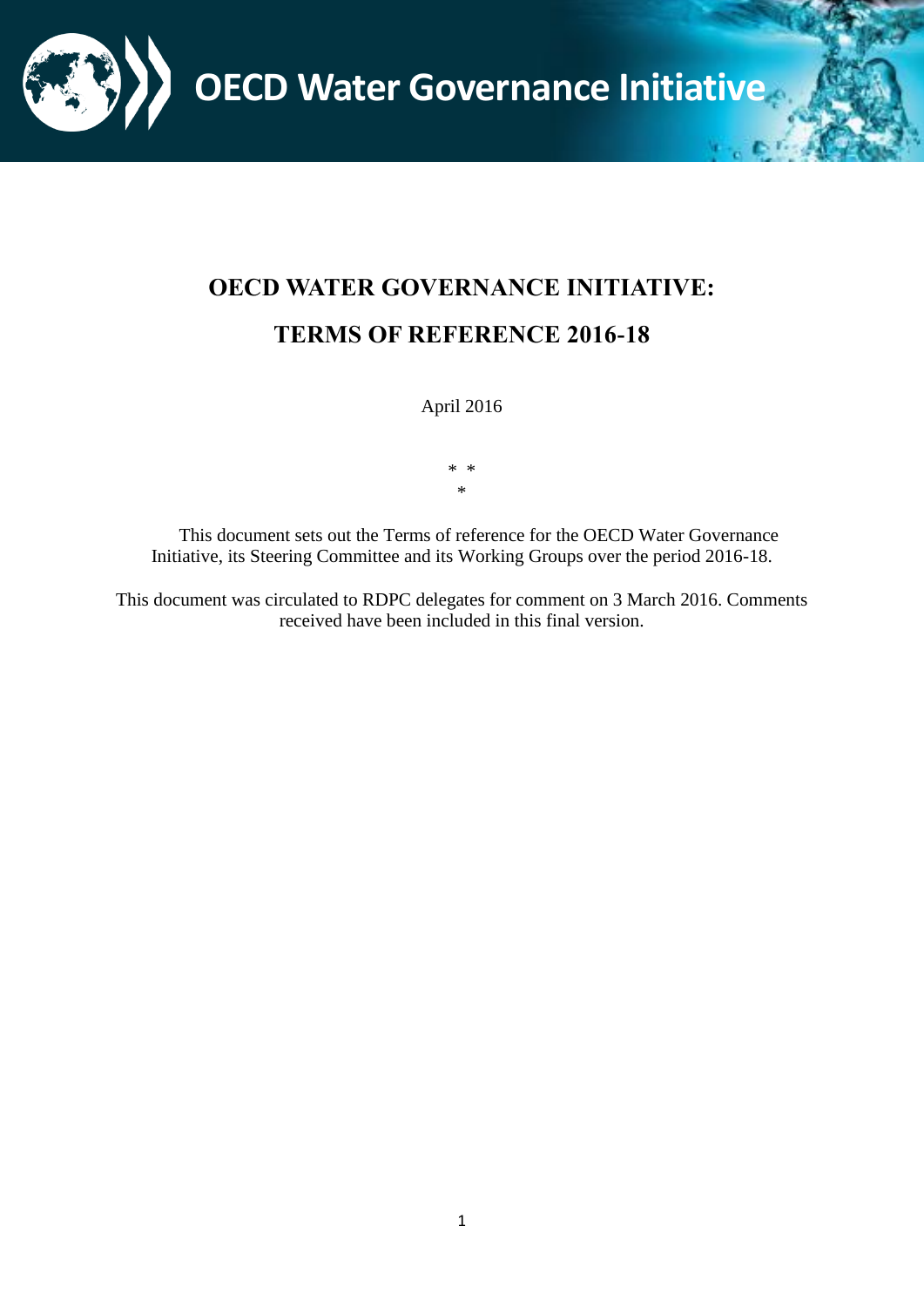# **TABLE OF CONTENTS**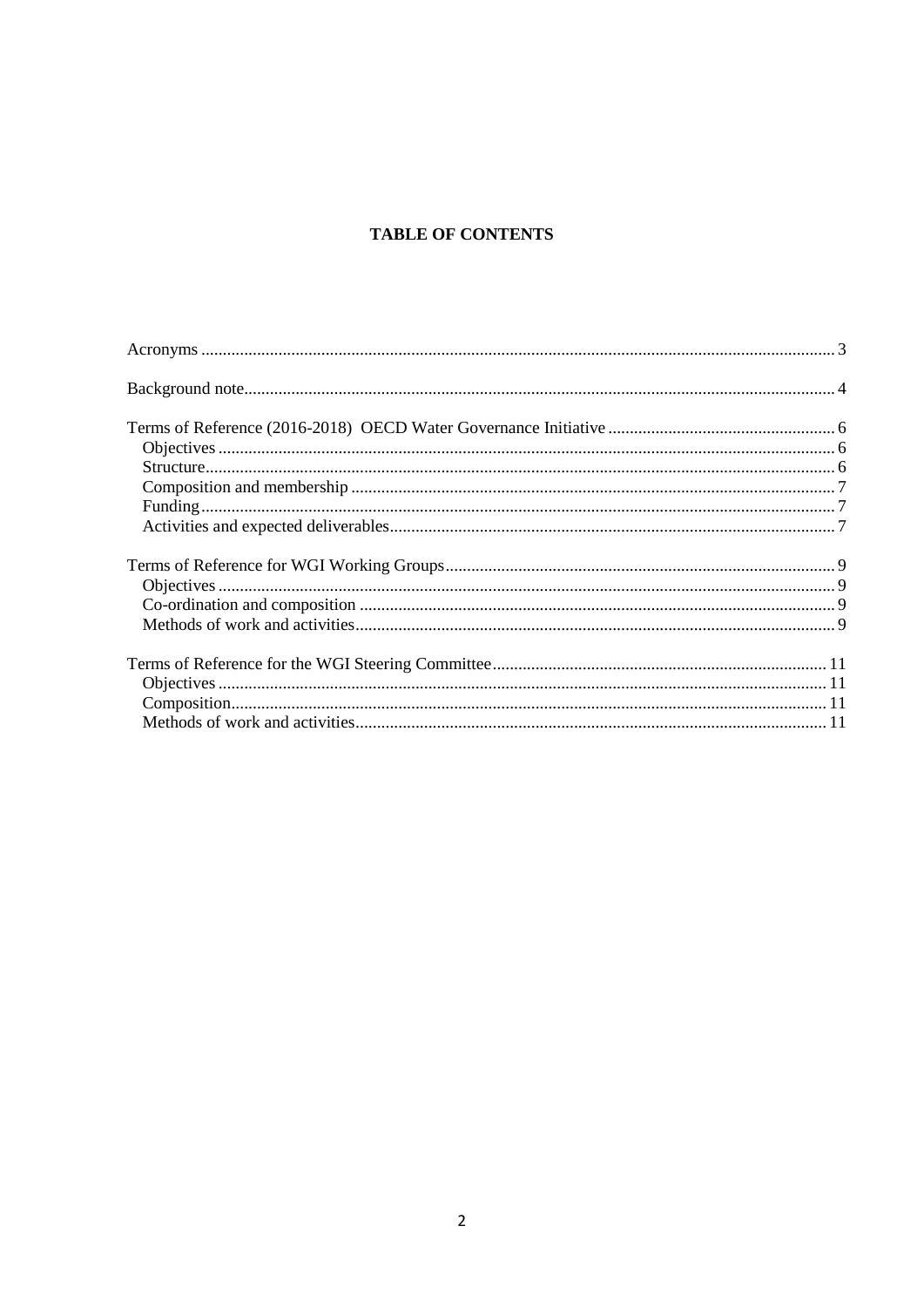# <span id="page-2-0"></span>**Acronyms**

| <b>ASTEE</b> | Association Scientifique et Technique pour l'Eau et l'Environnement   |
|--------------|-----------------------------------------------------------------------|
| <b>COP</b>   | Conference of the Parties                                             |
| GOV          | Public Governance and Territorial Development Directorate of the OECD |
| <b>INBO</b>  | International Network of Basin Organisations                          |
| <b>LAC</b>   | Latin America and the Caribbean                                       |
| <b>NGOs</b>  | Non-governmental Organisations                                        |
| <b>OECD</b>  | Organisation for Economic Co-operation and Development                |
| <b>RDPC</b>  | <b>Regional Development Policy Committee</b>                          |
| <b>SIWI</b>  | Stockholm International Water Institute                               |
| WGI          | Water Governance Initiative                                           |
| <b>WIN</b>   | <b>Water Integrity Network</b>                                        |
|              |                                                                       |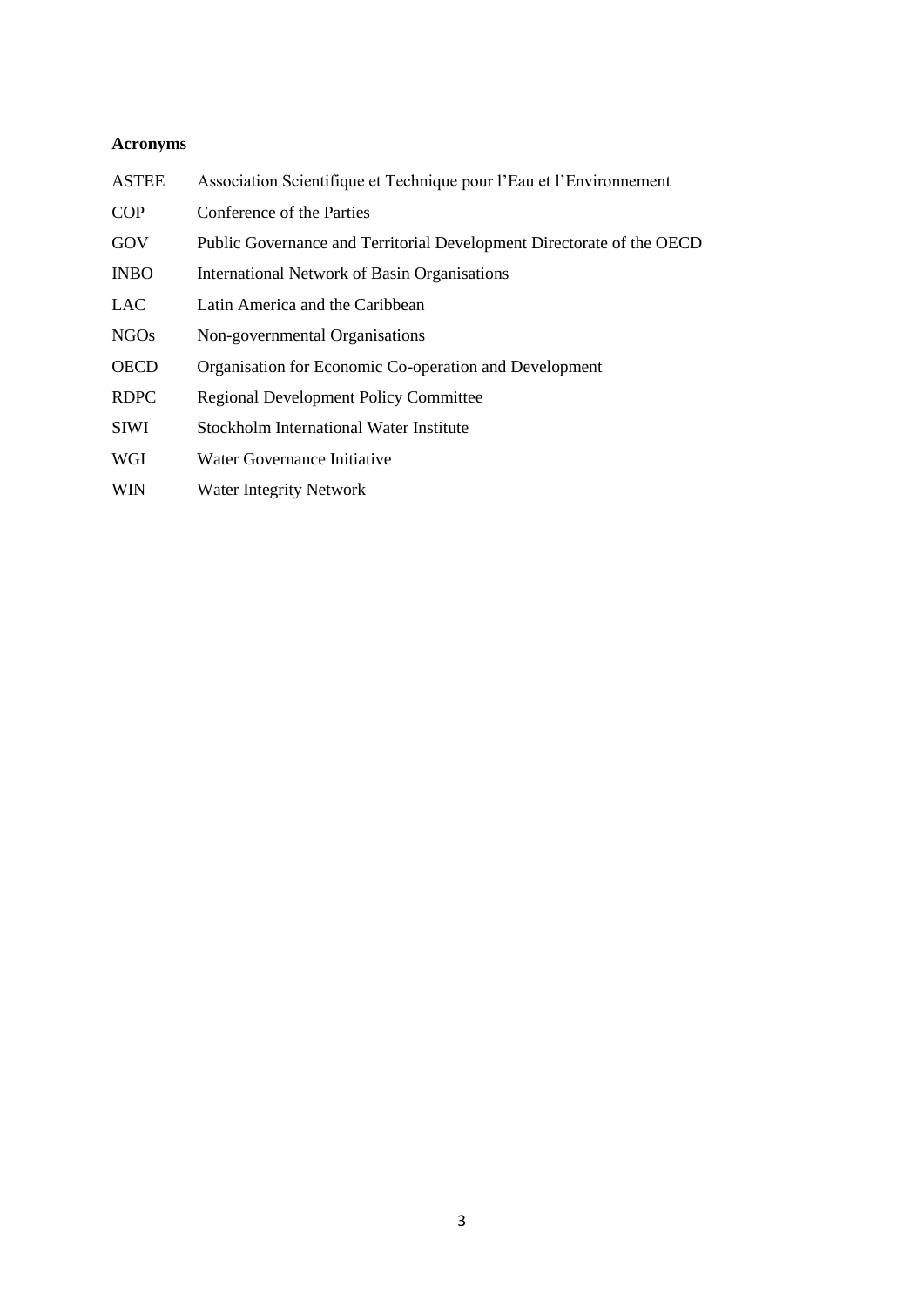### <span id="page-3-0"></span>**Background note**

The OECD Water Governance Initiative (WGI) was launched on 27-28 March 2013 as a multistakeholder network of 100+ members from public, private and not-for profit sectors gathering twice a year in a Policy Forum). It was created in subsequent to the 6th World Water Forum (Marseille,  $2012$ <sup>1</sup> with the following objectives stated in the [Terms of Reference for 2013-2015:](http://www.oecd.org/gov/regional-policy/Terms-of-Reference%20-OECD-WGI.pdf)

- advise governments at all levels in taking the needed steps for effective water reforms
- provide a technical platform to discuss analytical work on water governance
- provide a consultation mechanism to raise the profile of governance in the Global Water Agenda
- support the implementation of the governance targets designed at the  $6<sup>th</sup>$  World Water Forum
- contribute to the development of OECD Principles on Water Governance and related indicators.

The creation of the WGI builds on the observation that water crises around the world are often primarily governance crises as they relate to who does what, at which scale, how and why. Since 2009, RDPC's evidence-based assessments drawing on benchmarks<sup>2</sup>, country policy dialogues<sup>3</sup> and thematic work<sup>4</sup> has emphasised that policy responses to water challenges will only be viable if they are coherent; if stakeholders are properly engaged; if well-designed regulatory frameworks are in place; if there is adequate and accessible information; and if there is sufficient capacity, integrity and transparency. This requires breaking silos across ministries, co-ordinating across levels of government, articulating private, public and non-profit interests, and engaging with those who have an interest or stake in water-related outcomes in addition to policymakers. Setting up a multi-stakeholder platform to share experiences was therefore a necessity to enhance cross-fertilisation of knowledge and scale up best practices with a view to shape better policy guidance.

Over its first three years of activity, the WGI gathered six times in plenary meetings to carry out the above-mentioned activities: 27-28 March 2013 in Paris; 7-8 November 2013 in Paris; 28-29 April 2014 in Madrid; 24-25 November 2014 in Paris; 26 May 2015 in Edinburgh, and 2-3 November 2015 in Paris.<sup>5</sup> To draw lessons from the first three years of operation and identify whether adjustments in terms of content, structure and results were needed, a satisfaction survey among WGI members was conducted in May 2015. The [results of the satisfaction survey,](http://www.oecd.org/gov/regional-policy/WGI-Survey-synthesis.pdf) based on a 70% response rate, pointed out extremely high levels of satisfaction (above 90%) and a unanimous pledge to pursue WGI activities. Many surveyed members considered the network as one of the few international fora sharing experience on water governance in a comprehensive and participatory way.

 $\overline{a}$ 

<sup>&</sup>lt;sup>1</sup> The OECD co-ordinated the thematic group on governance and set-up a taskforce of  $300+$  participants to prepare discussions during the Forum. Setting-up a multi-stakeholder platform under OECD leadership was recognised as a means, amongst others, to foster governance continuity in between World Water Fora.

<sup>&</sup>lt;sup>2</sup> Water Governance Assessment across [17 OECD countries](http://www.oecd.org/gov/regional-policy/watergovernanceinoecdcountriesamulti-levelapproach.htm) (2011) and [13 LAC countries](http://www.oecd.org/gov/regional-policy/watergovernanceinlatinamericaandthecaribbeanamulti-levelapproach.htm) (2012)

<sup>&</sup>lt;sup>3</sup> National Policy dialogues in <u>Mexico</u> (2013)[, Netherlands](http://www.oecd.org/gov/regional-policy/water-governance-netherlands.htm) (2014), [Tunisia](http://www.oecd.org/governance/water-governance-in-tunisia-9789264174337-en.htm) and [Jordan](http://www.oecd.org/countries/jordan/water-service-governance-in-jordan-9789264213753-en.htm) (2014) an[d Brazil](http://www.oecd.org/governance/regional-policy/water-resources-governance-in-brazil-9789264238121-en.htm) (2015).

<sup>&</sup>lt;sup>4</sup> [Stakeholder engagement](http://www.oecd.org/environment/stakeholder-engagement-for-inclusive-water-governance-9789264231122-en.htm) for inclusive water governance (2015) and Water Governance in [Cities](http://www.oecd.org/governance/water-governance-in-cities-9789264251090-en.htm) (2016)

<sup>5</sup> Detailed *Highlights* from all WGI meetings can be accessed on the WGI website:

<sup>1&</sup>lt;sup>st</sup> [meeting](http://www.oecd.org/gov/regional-policy/OECD-WGI-1st-Meeting-highlights.pdf) 27-28 March 2013 in Paris;

<sup>2&</sup>lt;sup>nd</sup> [meeting](http://www.oecd.org/gov/regional-policy/OECD-WGI-2nd-Meeting-highlights.pdf) 7-8 November 2013 in Paris;

 $3<sup>rd</sup>$  [meeting](http://www.oecd.org/gov/regional-policy/OECD-WGI-3rd-Meeting-highlights.pdf) 28-29 April 2014 in Madrid;

<sup>4&</sup>lt;sup>th</sup> [meeting](http://www.oecd.org/gov/regional-policy/OECD-WGI-4th-Meeting-Highlights.pdf) 24-25 November 2014 in Paris;

<sup>5&</sup>lt;sup>th</sup> [meeting](http://www.oecd.org/gov/regional-policy/OECD-WGI-5th-Meeting-Highlights.pdf) 26 May 2015 in Edinburgh; and

<sup>6&</sup>lt;sup>th</sup> [meeting](http://www.oecd.org/gov/regional-policy/water-governance-initiative-6-highlights.pdf) 2-3 November 2015 in Paris.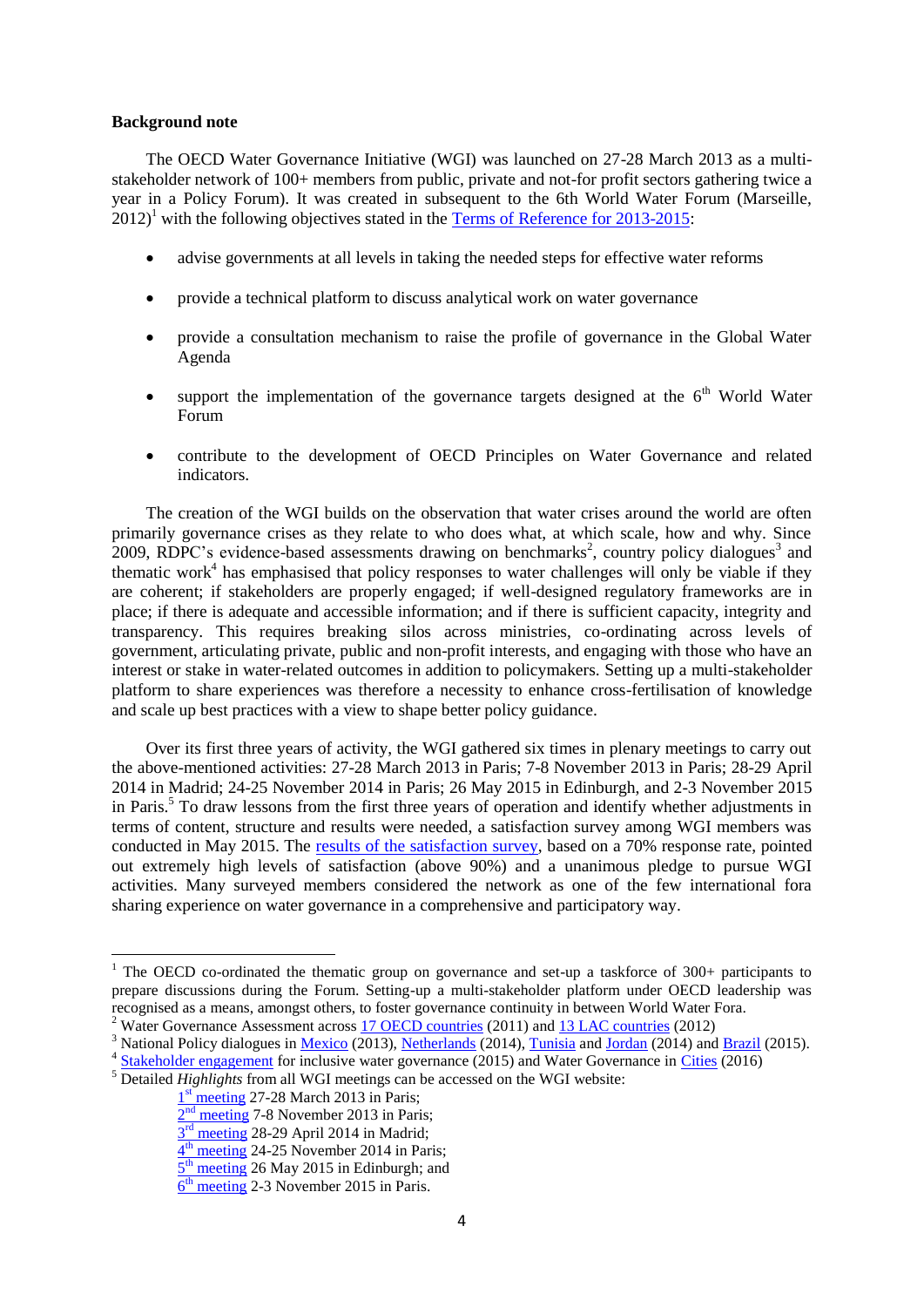The first three operational years of the WGI produced many tangible outcomes<sup>6</sup> and it is proposed to pursue the activities of the network under the same framework for the next three years. The Terms of Reference of the WGI for 2016-2018 follow those of 2013-2015 in terms of the objectives, composition and working methods. The five overarching goals remain unchanged (technical platform, support reforms, consultation mechanism, global agenda and follow-up on the Principles). As in the previous phase, it is proposed that the WGI remains a technical gathering of policymakers and practitioners, which should under no circumstance be considered as an OECD body. The only adjustments proposed are i) to move from *four* Working Groups (originally based on thematic areas) to *two* Working Groups that would aim at sharing experiences on water governance best practices and indicators, and ii) to devote specific efforts to communication and outreach within the Steering Committee.

**.** 

<sup>&</sup>lt;sup>6</sup> These achievements are detailed in Table 1, pp.8-9 of the document "OECD Water Governance Initiative: [Achievements and Ways Forward"](http://www.oecd.org/gov/regional-policy/WGI-Achievements-Ways-Forward.pdf)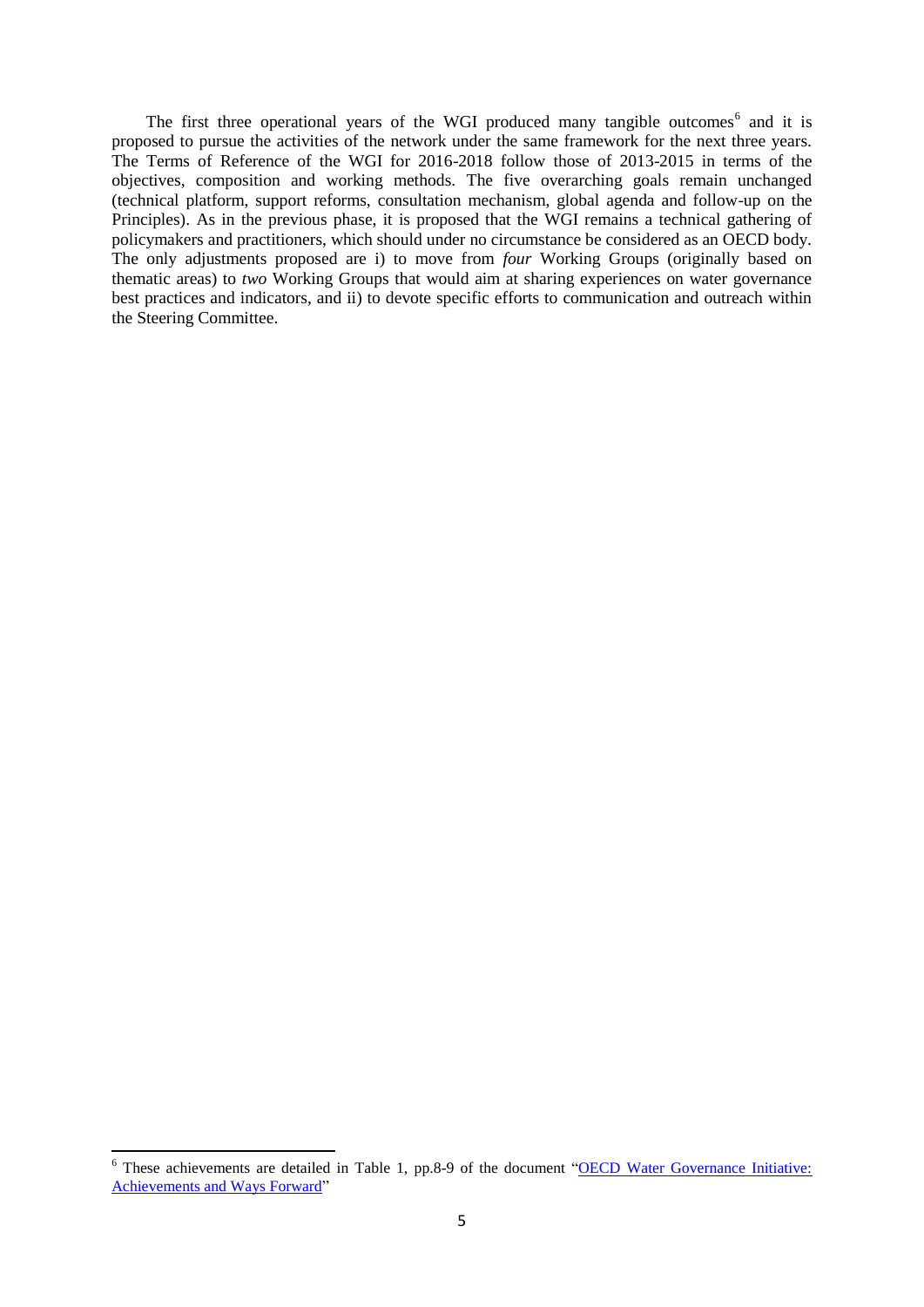# **Terms of Reference (2016-2018)**

# **OECD Water Governance Initiative**

# <span id="page-5-1"></span><span id="page-5-0"></span>*Objectives*

The OECD Water Governance Initiative (WGI) is an international multi-stakeholder network of members from the public, private and non-for-profit sectors gathering twice a year to share best practices in support of better governance in the water sector. The Initiative is hosted within the OECD, the Secretariat of which is ensured by the Public Governance and Territorial Development Directorate as part of the activities of the OECD Regional Development Policy Committee (RDPC);

As was the case for its first three years of operation (2013-2015), the WGI is conceived as a network of experts, policymakers and practitioners that should, under no circumstance, be considered as an OECD subsidiary body and has no decision-making prerogatives vis-à-vis OECD documents and processes. The five overarching goals of the WGI are as follows:

- Provide a **multi-stakeholder technical platform** to share knowledge, experience and best practices on water governance across levels of government;
- **Advise governments** in taking the needed steps for effective water reforms through peer-topeer dialogue and stakeholder engagement across public, private and non-profit sectors;
- Provide a **consultation mechanism** to raise the profile of governance in the Global Water Agenda (Sustainable Development Goals, World Water Forum, Habitat III, COP etc.);
- Support the **implementation** of the OECD Principles on Water Governance in interested member and non-member countries by scaling up best practices and contributing to the development of indicators; and
- **Foster continuity** on governance discussions between two World Water Forum (every 3 years), in particular by supporting the Governance Implementation Roadmap of the  $7<sup>th</sup>$ World Water Forum (Korea, 2015) up to the  $8<sup>th</sup>$  World Water Forum (Brazil, 2018).

#### <span id="page-5-2"></span>*Structure*

The WGI will continue to operate according to a three-tiered governance structure, in close co-operation and co-ordination with the RDPC:

- The **Secretariat** is ensured by the Public Governance and Territorial Development Directorate of the OECD (GOV), subject to appropriate funding through voluntary contributions. The Secretariat is mainly responsible for the day-to-day operational activities of the WGI, the drafting of the material discussed at the meetings, the analytical work subject to consultations within the platform, the co-ordination of partner institutions, and the organisation of WGI meetings.
- The **Chair**, designated in 2013 for three years, spearheads the strategic orientations and presides over biannual WGI meetings and quarterly Steering Committee Meetings. He ensures the recognition of the multi-stakeholder network, strives to raise the profile of the WGI and its contribution to different processes, supports fundraising efforts, and ensures that the compliance with the terms of reference pay due regard to the opinion of all members.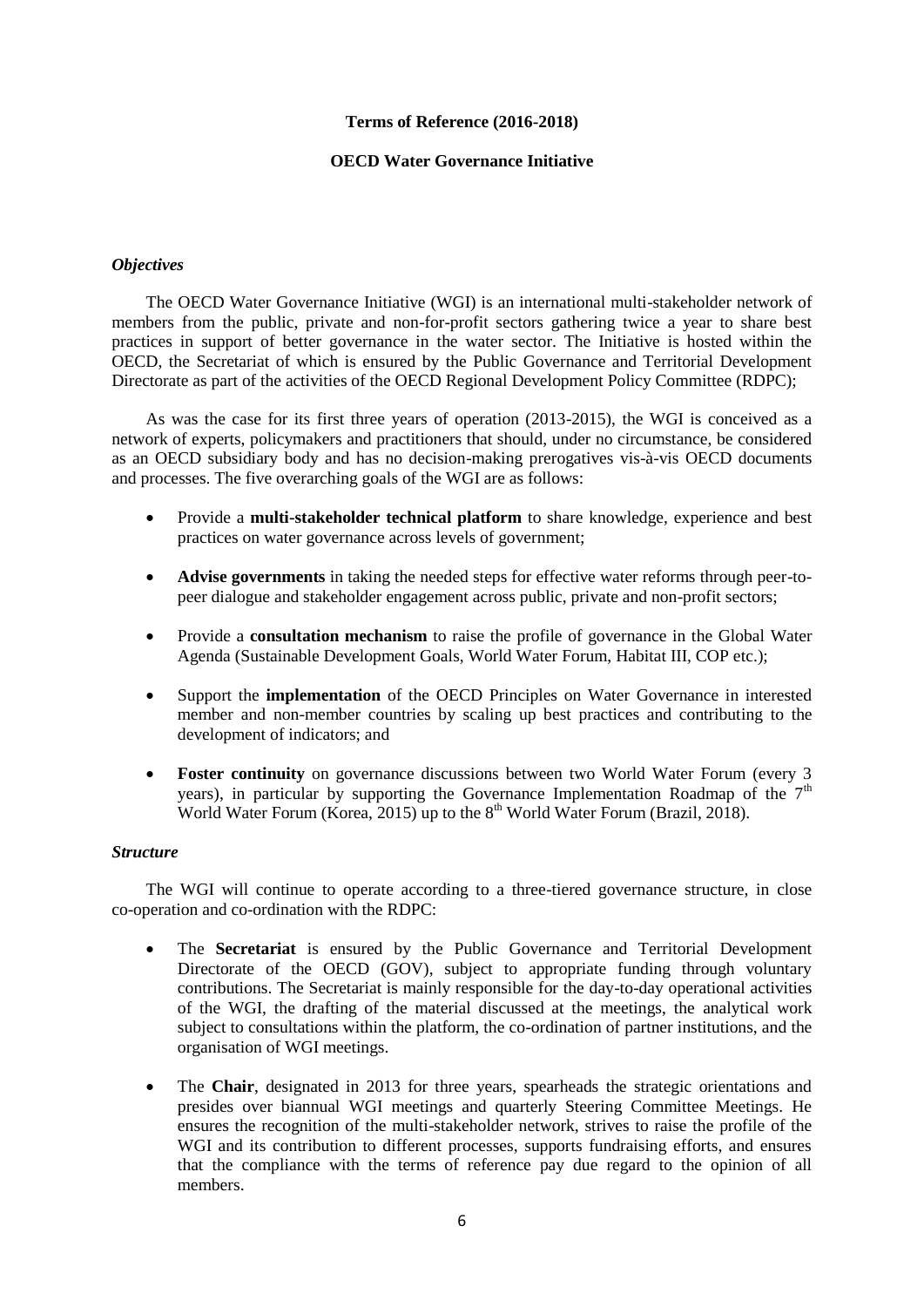The **Steering Committee** supports the implementation of the strategic goals of the WGI and contributes to the fundraising efforts. It is composed of co-founding institutions, namely the International Network of Basin Organisations (INBO), Transparency International, the *Association Scientifique et Technique pour l'Eau et l'Environnement* (ASTEE), Suez, Stockholm International Water Institute (SIWI) and the Water Integrity Network (WIN).

# <span id="page-6-0"></span>*Composition and membership*

The WGI has an open membership and large geographic, economic and institutional representation at local, national and global levels. All members participate in WGI discussions and consultations either through written contributions or physical presence at the meetings and related events.

- The **100+ members** include national and subnational governments, river basin organisations (and/or their networks), public or private service providers (and/or their networks), economic or environmental regulators (and/or their networks), donors agencies, NGOs, international organisations, industry, associations of water users, the scientific community and academia;
- Membership of **national governments** from OECD and partner countries is subject to their interest in the topic and capacity to engage in the activities. A total of 24 (out of 34) OECD countries were members of the WGI in the first phase (2013-2015);
- The WGI cooperates with **regional partners** (or sub-networks) in the Mediterranean region, North America, Europe, Africa, Latin America and Asia, which provide a bridge to non-OECD countries as appropriate and link the WGI to broader regional initiatives and activities.

# <span id="page-6-1"></span>*Funding*

The maintenance and operation of the WGI relies essentially on voluntary and/or in-kind contributions. **Voluntary contributions** can come from countries or institutions that are supportive of the WGI and willing to fund its activities through specific grant agreements. **In-kind contributions** from WGI members can take the form of hosting meetings, liaising with non-Members for outreach and communication, contributing to seminars, workshops or surveys, and/or mobilising a range of expertise as needed.

# <span id="page-6-2"></span>*Activities and expected deliverables*

Subject to available funding, the activities of the WGI will be organised as follows:

- The WGI will gather in a **Policy Forum** every six months at OECD Headquarters or outside when meetings are hosted by members. Whenever possible, such meetings will be organised back-to-back to RDPC or major water-related global events. The Highlights of WGI plenary meetings will systematically be shared with RDPC delegates, in both English and French.
- Through the **technical platform**, WGI members will share knowledge and experience on water governance, foster the dissemination of best practices and carry out peer-to-peer dialogue to support water reform processes as appropriate.
- **Two Working Groups** (replacing the initial four thematic Working Groups) will contribute to supporting the implementation of the OECD Principles on Water Governance in interested Member and non-Member countries through: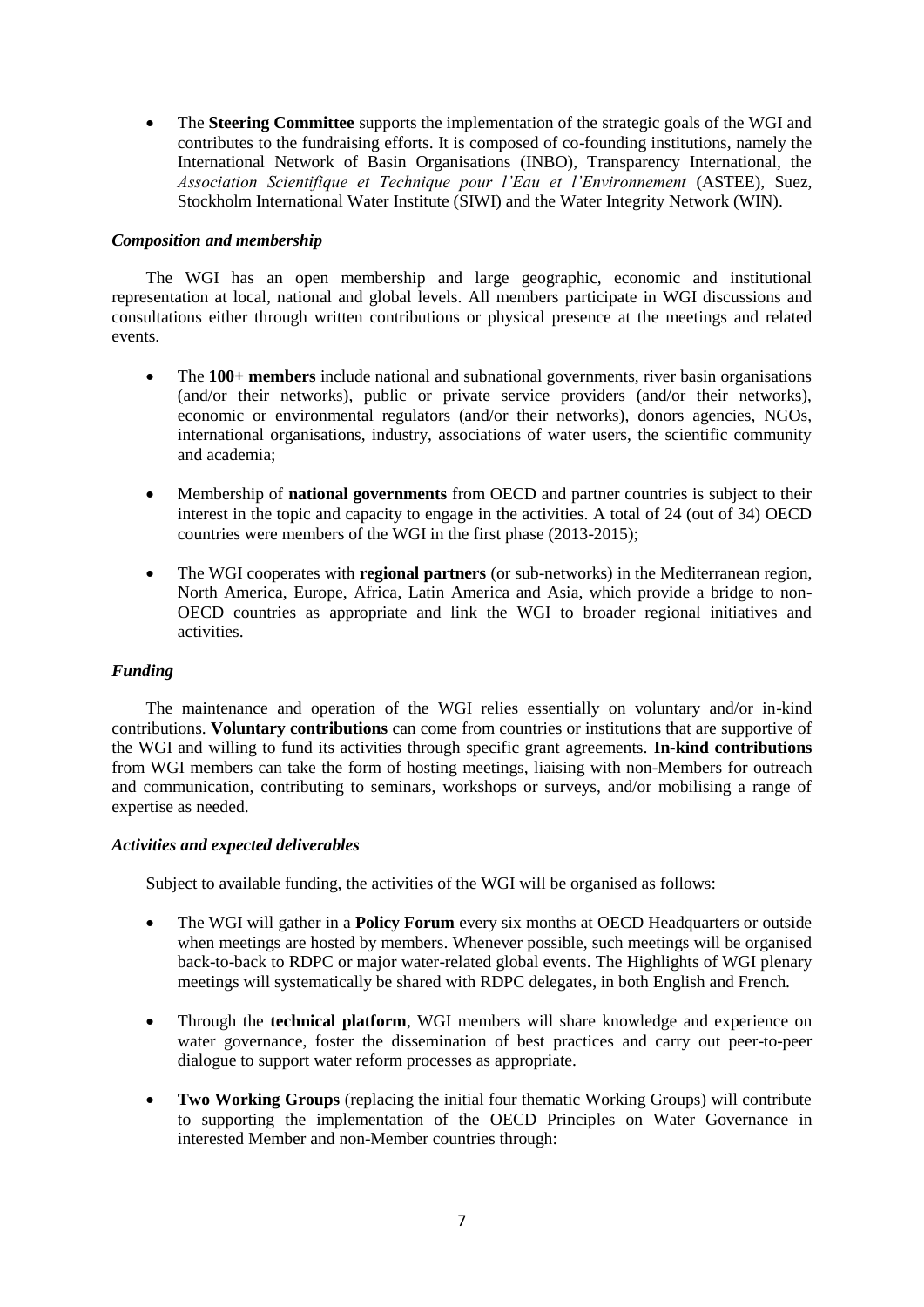- collecting and scaling up **best practices** that can help foster peer-to-peer dialogue within and across cities, basins and countries facing similar types of challenges. This could be featured in an *OECD Best Practice Database* scaling up success stories and practical, action-oriented guidance based on international experience; and
- contributing to the development of **indicators** on water governance as a voluntary-based self-assessment tool for bench-learning and peer-to-peer dialogue. This could support evidence-based analysis on the state of play of water governance against the OECD Principles to be published in a *Water Governance at a Glance* report in 2018;
- The Steering Committee of the WGI will contribute to **communications and outreach** while disseminating relevant tools for better water policy design and implementation at different levels and ensuring greater impact and co-ordination with other initiatives.
- The WGI will provide a **consultation mechanism across stakeholders** to contribute to the Global Water Agenda. In particular, it will strive to support the implementation of the 7th World Water Forum Roadmap on Effective Governance and foster linkages, as appropriate, to other global processes such as the Sustainable Development Goals, Habitat III, and COP.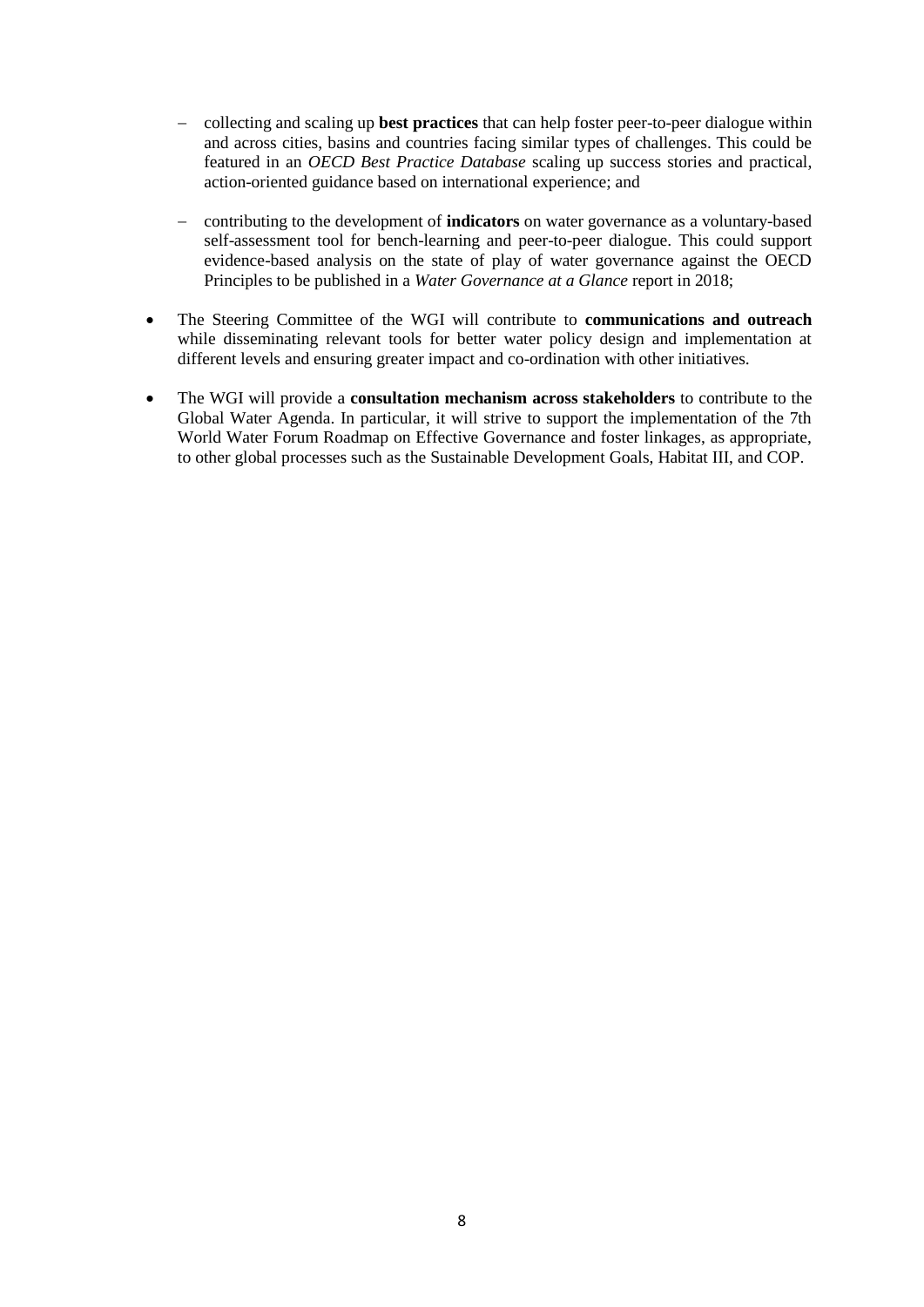# **Terms of Reference for WGI Working Groups**

### <span id="page-8-1"></span><span id="page-8-0"></span>*Objectives*

Subject to available funding, two Working Groups will contribute to WGI activities with a view to supporting the implementation of the Principles on Water Governance in interested Member and non-Member countries:

- The **Working Group on Best Practices** will identify, share and scale up best practices to foster peer-to-peer dialogue and bench-learning across cities, basins and countries facing similar types of water governance challenges; and
- The **Working Group on Indicators** will share knowledge and experience on water governance indicators and measurement tools to help interested countries understand whether governance systems are performing well and delivering expected outcomes.

# <span id="page-8-2"></span>*Co-ordination and composition*

The Secretariat will provide facilitation, co-ordination and support to the activities of both Working Groups in co-operation with the Steering Committee members. The Working Group on Best Practices will be led by OECD, SIWI, WIN, and Suez, while the Working Group on Indicators will be led by OECD, ASTEE, Transparency International and INBO.

The Working Groups will be composed of WGI Members willing to participate on a voluntary basis and in synergy with their own resources and activities. A call for application will be extended in April 2016.

#### <span id="page-8-3"></span>*Methods of work and activities*

The Working Groups will map existing knowledge, collect evidence, share experience, scale up success stories and advise on pitfalls to avoid. In doing so, members of the Working Groups will shed light on how cities, basins and countries have successfully designed and implemented water policies across levels of government as well as lessons learned and ways forward to adjust where needed.

The activities of the Working Groups may be carried out through a variety of means, subject to available funding, such as expert workshops, webinars, side events, as well as written comments on documents of the Secretariat. The results will be shared on a regular basis with RDPC delegates, for discussion as appropriate. More particularly:

- The **Working Group on Best Practices** will contribute to the preparation of a template to collect best practices from interested countries, as well as "snapshots" providing insights on the OECD Principles on Water Governance at local, basin and national scales, across public, private and non-profit sectors and for each water management function (e.g. drinking water, wastewater, flood and drought management, water resources etc.). Findings could feed into an *OECD Best Practice Database* to scale up success stories and discuss the potential for replicability with a view to fostering place-based approaches.
- The **Working Group on Indicators** will contribute to the preparation of a self-assessment framework with impact, outcome and output indicators to assist interested countries in strengthening the state of play of water governance through evidence-based and peer-to-peer dialogue, building on reality checks from practical experience. Results could feed into an OECD *Water Governance at a Glance* report, providing dynamic institutional mappings at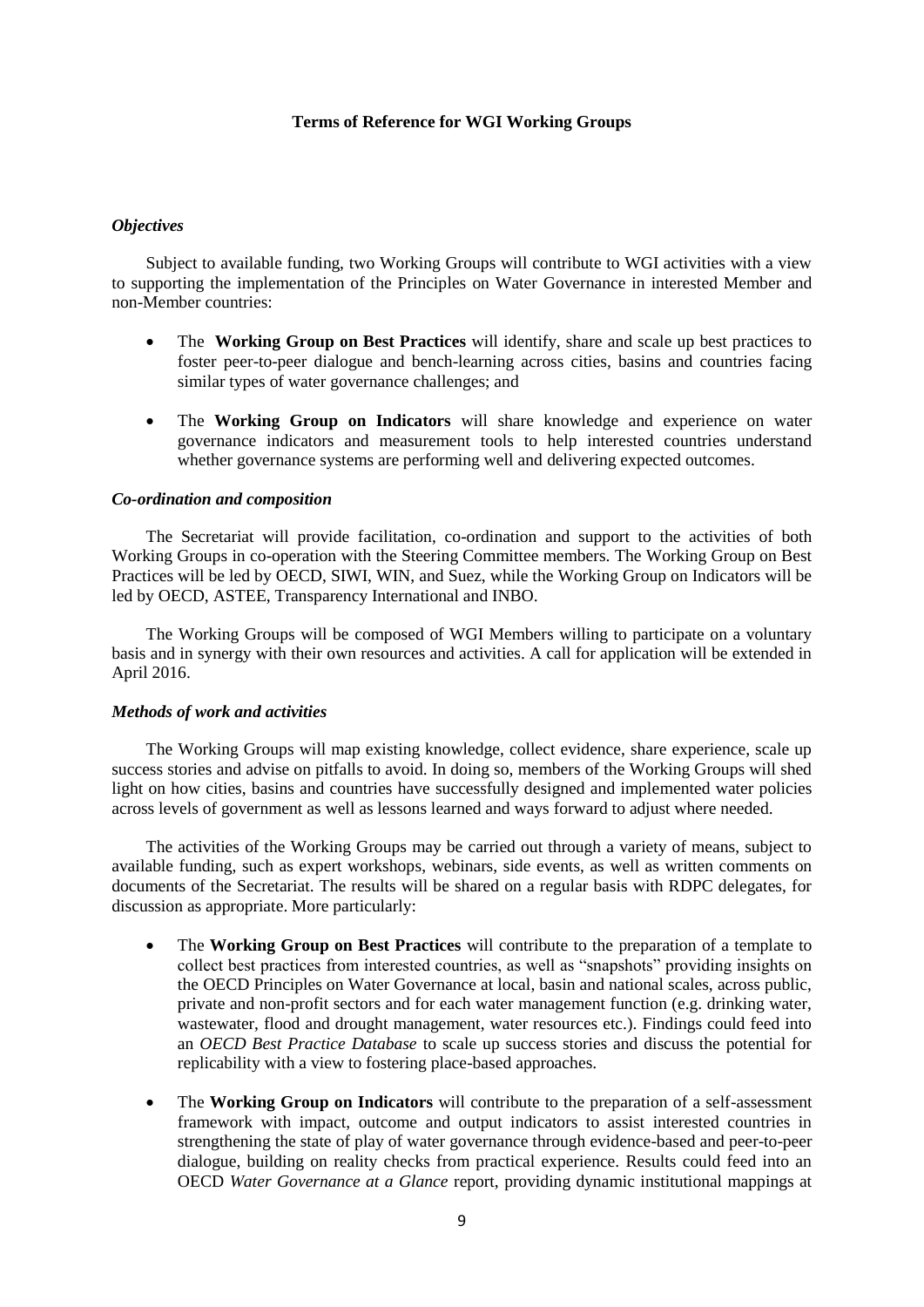city, basin or national levels as well as factsheets with key facts and figures supported by data visualisation.

The Working Groups will each determine how to communicate, mobilise resources, co-ordinate with the other Working Group, and engage with partners. The performance of both Working Groups will be assessed in 2018 to adjust where need be.